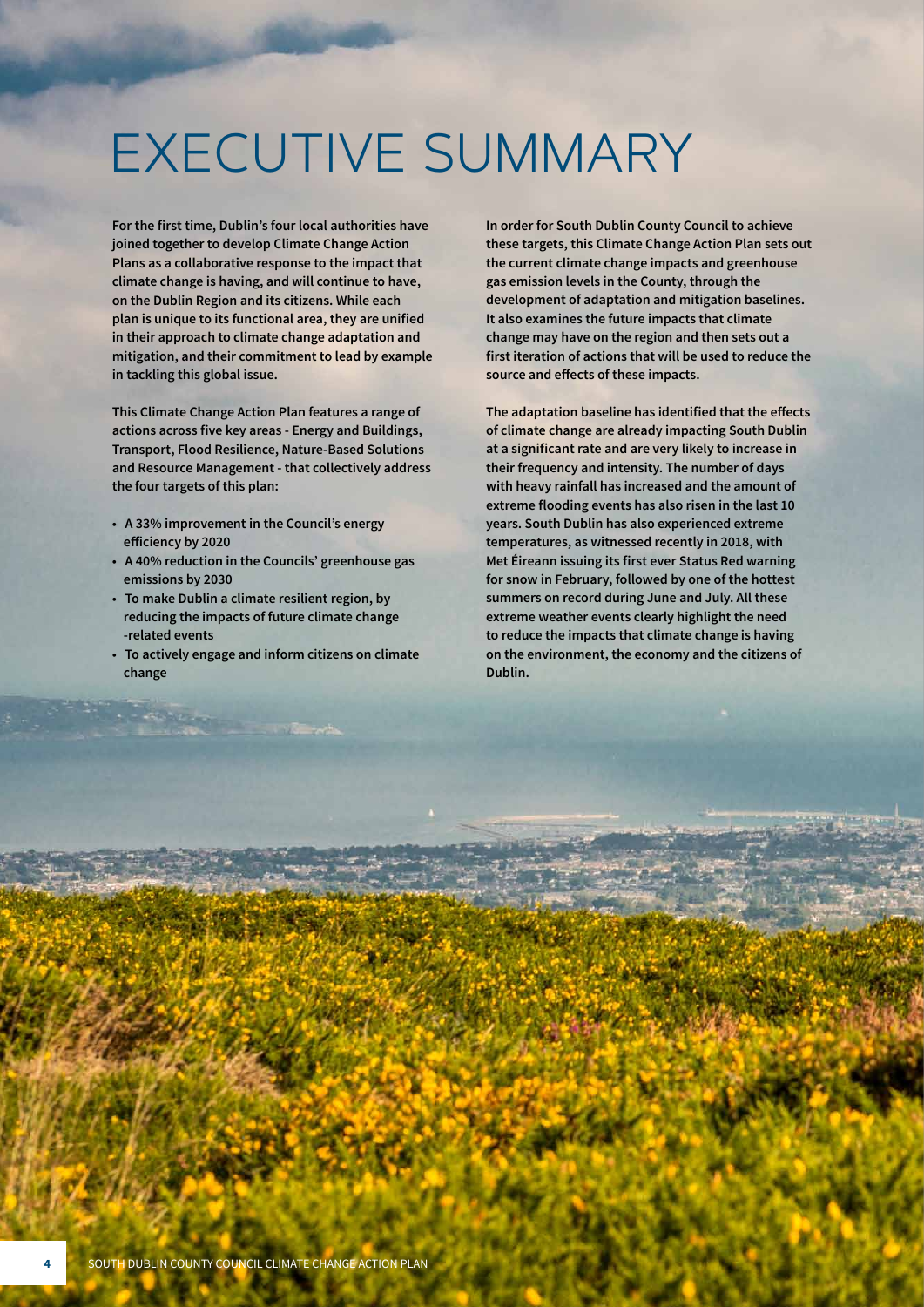**The mitigation baseline calculates the greenhouse gas emissions for the Council's own activities and also for the entire County (including a breakdown of the residential, transport and commercial sectors). It found that South Dublin County Council produced 11,800 tonnes of CO₂ in 2017 and has reduced its emissions by 17% in the last 10 years. In addition, the Council has improved its energy efficiency by 25.4% and is currently on track to meet its 33% energy efficiency target by 2020.** 

**The actions in this plan have been gathered to close the gap between the current baselines and the stated targets, and will be regularly updated and added to on the Dublin Climate Change platform (www. dublinclimatechange.ie). These actions have many co-benefits, such as improved health through cleaner air and active travel, a better environment through habitat protection, and a stronger economy from new markets and job opportunities.** 

**However, given that the Council's buildings, operations and social housing account for less than 3% of the total emissions in South Dublin, it highlights the need to tackle the remaining 97% of emissions produced county-wide. In recognising this challenge, South Dublin County Council will work with key stakeholders to influence and support carbon reduction initiatives across the County's transport, commercial and residential sectors.**

**In addition, as public awareness is key to tackling both climate adaptation and mitigation, South Dublin County Council commits through this plan to address the current knowledge-gap and will encourage citizens to act on climate change through a range of awareness and behavioural change actions.**

**This Climate Change Action Plan has been developed by the Dublin energy agency Codema on behalf of South Dublin County Council, following an extensive process of research, policy analysis, one-to-one meetings and workshops with staff and regional working groups. It follows on from the publication of A Strategy towards Climate Change Action Plans for the Dublin Local Authorities, which was published in January 2017.**

**The actions in this plan will be continually monitored and updated by a dedicated climate action team working across all Council Departments. They will be assisted by the newly established Dublin Metropolitan Climate Action Regional Office, which will ensure that the overall plan is fully updated every five years to reflect latest policy, technology and climate-related impacts. The new office will work with Codema, as technical support and research partner, to ensure that the plans continue to be informed by international best practice and regional research institutions.**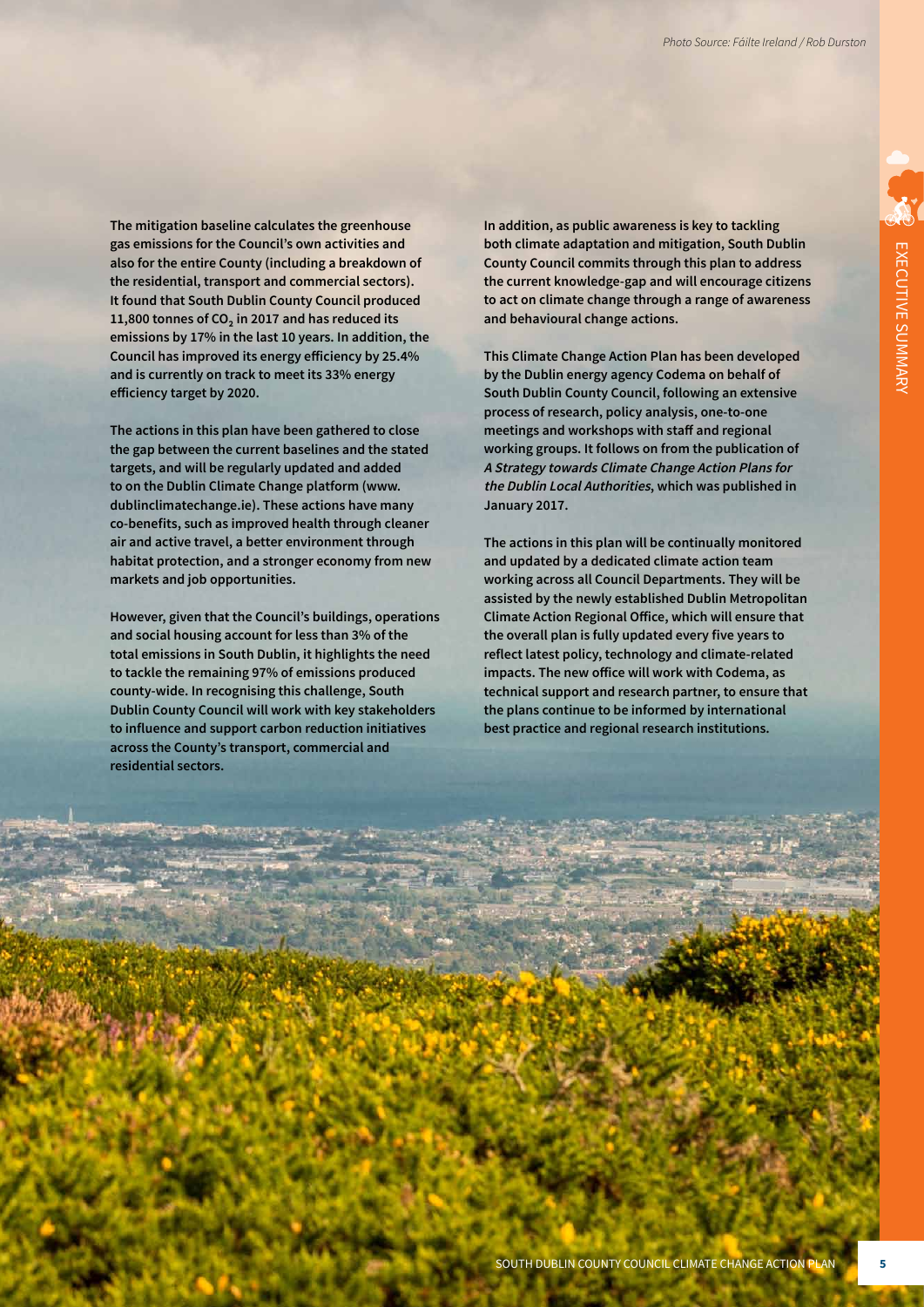### **ABOUT THE PLAN**



South Dublin County Council's Climate Change Action Plan sets out how the Council will improve energy efficiency and reduce greenhouse gas emissions in its own buildings and operations, while making South Dublin a more climate-resilient region, with engaged and informed citizens. This will be achieved by a range of ongoing and planned actions in five key areas, which will be continuously monitored, evaluated and updated to 2030 and beyond.

#### **KEY TARGETS**